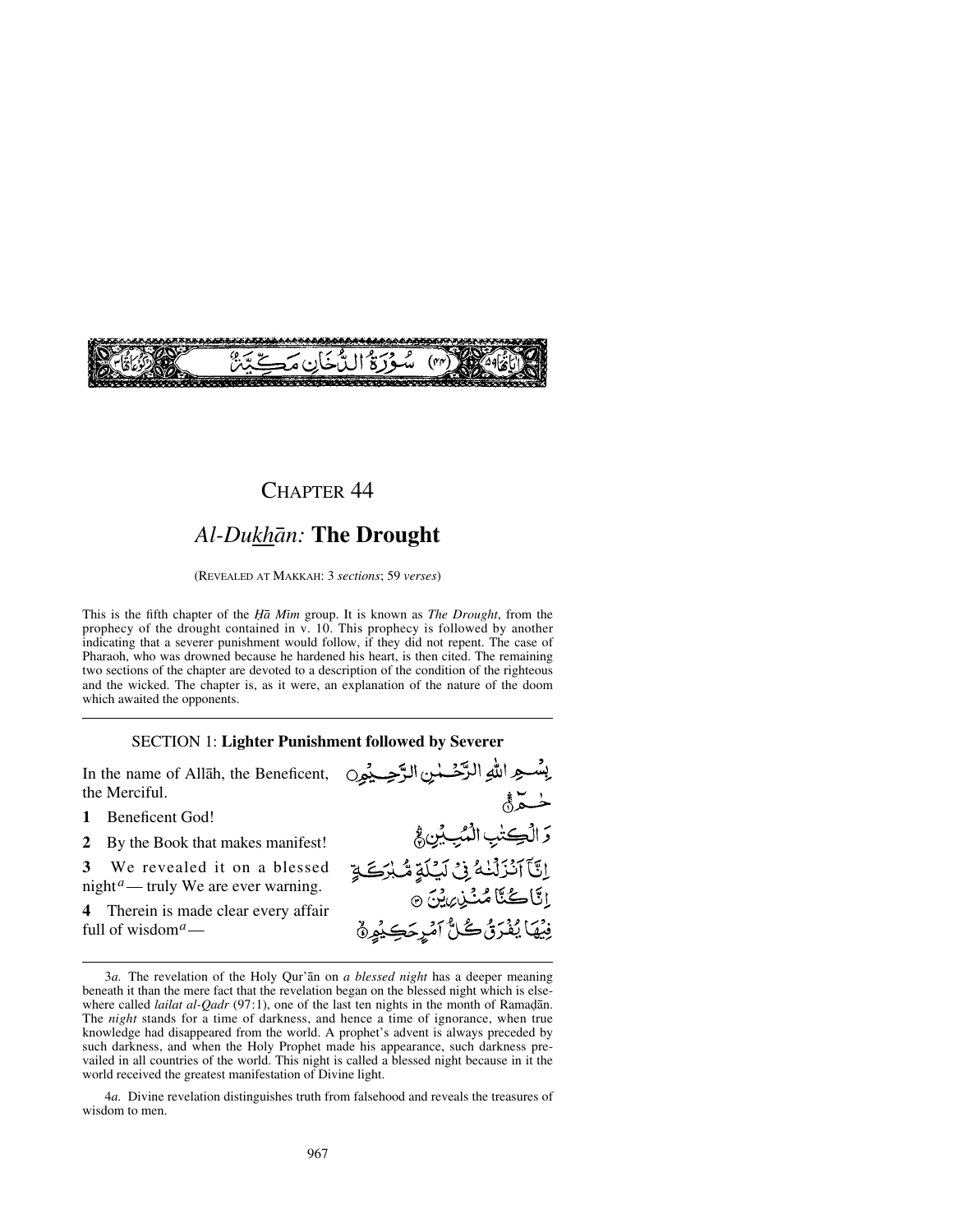**5** A command from Us — truly We are ever sending messengers —

**6** A mercy from thy Lord — truly He is the Hearing, the Knowing,

**7** The Lord of the heavens and the earth and what is between them, if you would be sure.

**8** There is no God but He; He gives life and causes death — your Lord and the Lord of your fathers of yore.

**9** Nay, in doubt they sport.

**10** So wait for the day when the heaven brings a clear drought,*<sup>a</sup>*

**11** Enveloping men. This is a painful chastisement.

**12** Our Lord, remove from us the chastisement — surely we are believers.

**13** When will they be reminded? And a Messenger has indeed come, making clear;

**14** Yet they turned away from him and said: One taught (by others), a madman!

آمَرًا قِنْ عِنْدِينَا إِنَّا لَمَّا مُرْسِنِيْنَ ﴾ رَحِمَةً مِّنْ رَّبِّكَ ۚ إِنَّ هُوَ السَّمِيعُ الْعَلِيْمِنَّ دَبِّ السَّلَوٰتِ وَالْأَرْضِ وَمَابَيْنَهُمَا مِ اِنْ گُنْشُرُ مُّرُقِنِيْنَ ۞ لَآلِكَ إِلَّا هُوَ يُعْي وَيُعِيدُ مِنْ مِنْ مَجْلَامِ رَسِّ ابِجَابِكُمُ الْأَوَّلِيْنَ ۞ بَلْ هُمْرِ فِيْ شَكِّ يَّلْعَبُوْنَ ۞ فَأَرْقِبْ يَوْمَرَ يَأْتِي السَّمَاءُ بِدُخَانِ مِّبِيْنٍ يَغْنَبَي التَّامَرَ مِنْ مِا عَذَابٌ أَلِدُهُ ۞ رِيَّنَا الشِّفُ عَنَّا الْعَذَابَ إِنَّا مُؤْمِنُونَ® الله أمهم الذِّكْرُى دَقَلَ جَأْمُ رَسُولُ مُّبِينٌ ديس ترتولوا عنه دي وداور سوء تروبود.<br>نيمر تركوا عنه دي كوامعكم مجنون @

<sup>10</sup>*a. Dukhån* means *smoke*, or *mischief*, or *dearth*, or *drought*, or *hunger* (LL). The commentators agree on the basis of highly trustworthy reports that its meaning here is *drought*. According to T, *dukhån* means *jadab*, i.e., dearth or drought, and *j∂'* or *famine*, for (the drought brought on such misery that) the hungry man beheld smoke between him and the sky. Others, however, say the real reason why *hunger* is called *dukhån* is that because of the dry earth in a drought dust rises, creating a dusty atmosphere, which is likened to *smoke* (LL). The chapter, as the whole tenor of it shows, belongs to the early Makkan period. The suggestion that this verse and those that follow, up to the 16th, or according to some only vv. 15 and 16, belong to Madinah, is entirely without foundation. The statements made in these verses are all prophetical, and such is also the statement of v. 15, *We shall remove the chastisement a little*, because the removal of the drought was followed by the "violent seizing", which brought on the conquest of Makkah. The Hadith has the following reference to it: "When the Prophet invited the Quraish to Islåm, they rejected him and opposed him; so he prayed, O Allåh, help me against them with seven years like the seven years of Joseph. So famine and distress overtook them and all their resources were exhausted, until they ate dead bodies, and a man used to look to heaven, and he saw between him and it something like smoke on account of hard affliction" (B. 65: xliv, 4).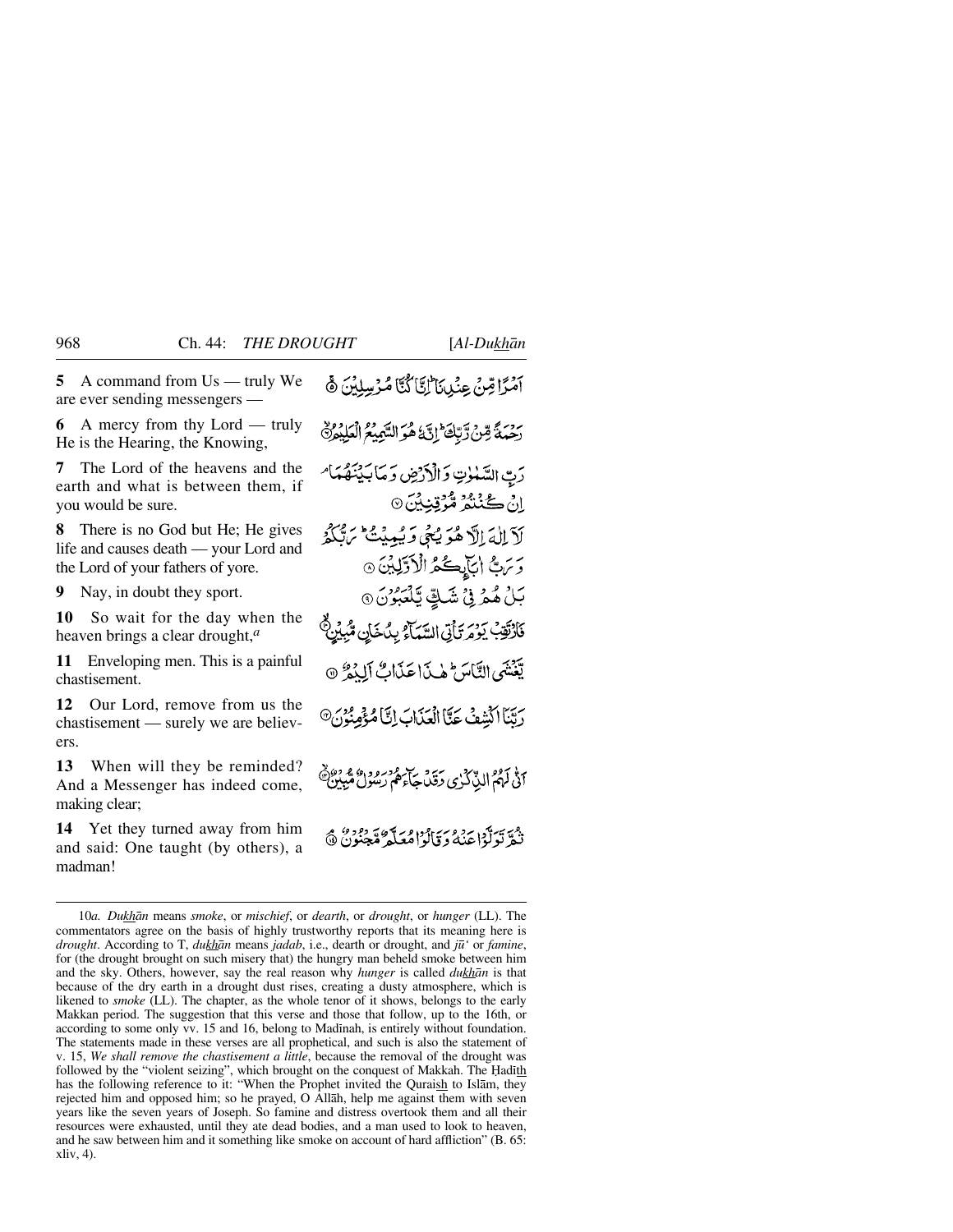**15** We shall remove the chastisement a little, (but) you will surely return (to evil).

**16** On the day when We seize (them) with the most violent seizing; surely We shall exact retribution.*<sup>a</sup>*

**17** And certainly We tried before them Pharaoh's people and a noble messenger came to them,

**18** Saying: Deliver to me the servants of Allåh.*<sup>a</sup>* Surely I am a faithful messenger to you.

**19** And exalt not yourselves against Allåh. Surely I bring to you a clear authority.

**20** And I take refuge with my Lord and your Lord, lest you stone me to death.

**21** And if you believe not in me, leave me alone.

**22** Then he called upon his Lord: These are a guilty people.

**23** So go forth with My servants by night; surely you will be pursued,

**24** And leave the sea behind calm.*<sup>a</sup>* Surely they are a host to be drowned.

بِرَدِينِهِ الْبَعْلَةَ فَالْكَبْرُيَّ إِنَّاهُ بِيَبْرُدِينَ۞ رَيْبَهُ ذَيْتًا قَبْلُهُمْ قَوْمِ فِرْمِوْرٌ رَبٍّ مُ س سُوْلٌ ڪَرِنَهُ کُهُ آنُ اَذْكَرَا إِلَىٰٓ عِبَادَ اللَّهِ ۚ إِنَّ لَكُ هُ برموداع أصابيقي ه وَّ آنْ لاَ تَعْلَوْا عَلَى اللَّهِ ۚ إِذِّي أَنِّهُ كُمْ بِسُلَطْنِ مُّبِيِّنٍ ﴾ رَ إِنَّ عَيْنَ بِرَبِّيْ رَرَبِّكُمْ أَنْ تَرْجَمُونَ<br>دَانِيٌّ عَيْنَ بِرَبِّيْ رَرَبِّكُمْ أَنْ تَرْجَمُونِ وَ إِنْ لَهُمْ تَؤْمِنُوْا لِي فَأَعْتَزِلُوْنِ ۞ فَيْدَعَا رَبَّهُمَ آنَّ هَؤُلَاَءِ قَوْمُرَةٌ جُوْمُوْنَ® فَأَسْرِ بِعِبَادِيُ لَيُلَّا اِتَّكُمْ مُنَّبِّعُونَ دَ اثْرُكِ الْبَحْرَ رَهُوَّا ۖ إِنَّهُ مِّرْ جُبُّ ە دىر<br>مەنبە قۇن ®

انَّا كَاشِفُوا الْعَذَابِ قَلِيلًا إِنَّكُمْ عَالَيْدُونَ ﴾

<sup>16</sup>*a.* The prophecy here seems to refer to the constant defeats in battle that were to be suffered by the Quraish, beginning with the battle of Badr, and resulting in the final overthrow of their power by the seizure of Makkah. Ibn Mas'∂d says that by *violent seizing* is meant the *day of Badr* (B. 65: xliv, 4). The discomfiture of the power of the Quraish began with Badr, and that power was utterly broken with the conquest of Makkah.

<sup>18</sup>*a.* Moses wanted the Israelites to be allowed to leave Egypt.

<sup>24</sup>*a. Rahw* has several significances. It means *an intervening space between two things* (T), the sea or the river in this case being an intervening space between the Israelites and the Egyptians. It also means *calm* (T), it being implied that there was no storm in the sea when it was left by the Israelites, so that the Egyptians, finding it calm and motionless, followed the Israelites. Or *rahw* may signify *moving along easily*, referring to the Israelites going along without fear of being overtaken.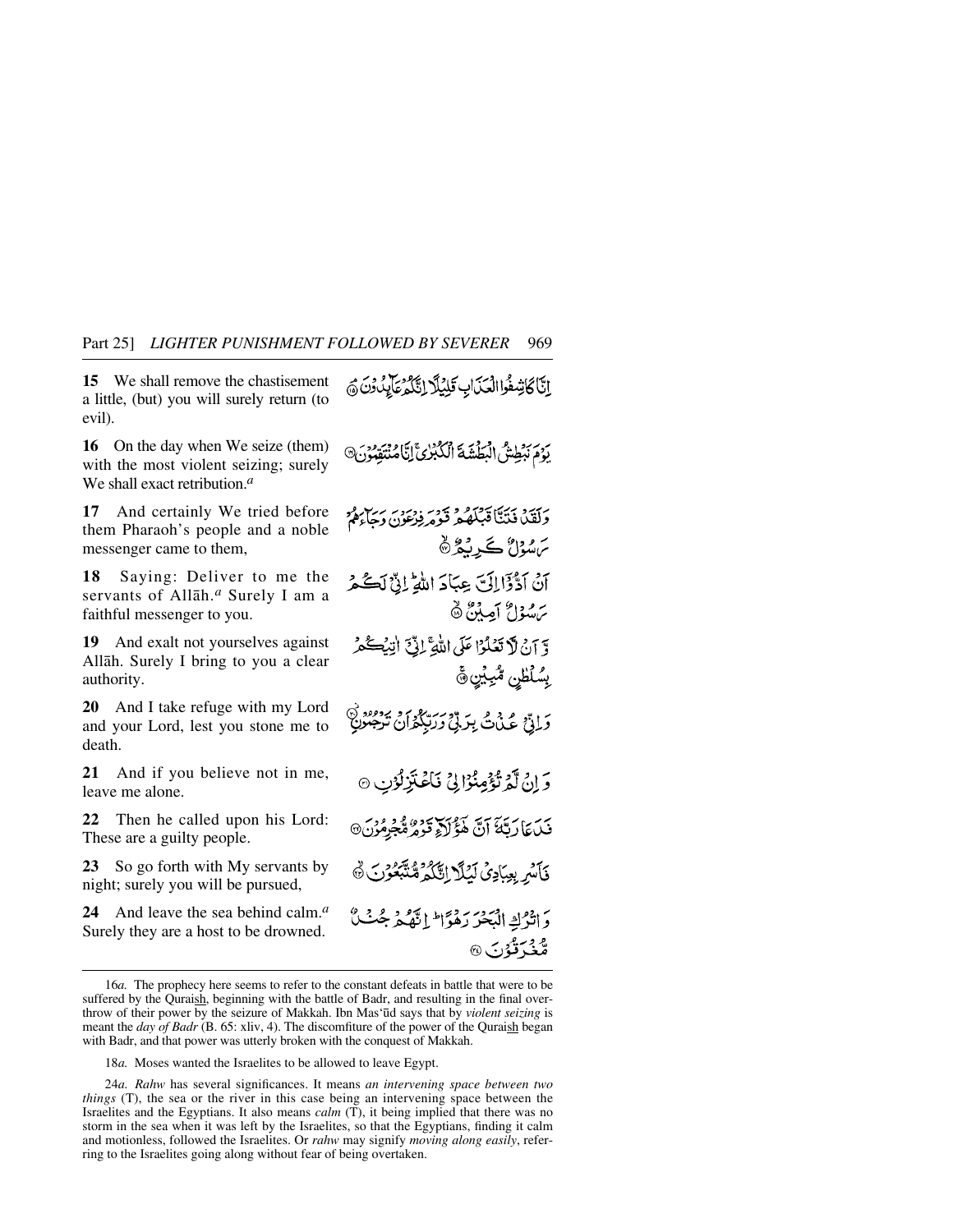**25** How many of the gardens and springs they left behind!

**26** And cornfields and noble places!

**27** And goodly things wherein they rejoiced!

**28** Thus (it was). And We made other people inherit them.

**29** So the heaven and the earth wept not for them, nor were they respited.*<sup>a</sup>*

كَمْ تَرَكَّوْا مِنْ جَنّْتٍ وَّعُيُوْبٍ ۞

وَمَ<sub>ا</sub>ْرُدِّعِ وَّمَقَامِرِكَرِيْهِنَّ وَّ نَعْمَةٍ كَانُوْافِيُهَا نُكِهِيْنَ ﴾ كَذَٰ لِكَ تَفْرَ أَدْسَ ثَنْهَا نَّذَهَا اٰ خَدِيْنَ ۞

فَعَا تُلَتُّ عَلَيْهِمُّ السَّعَلَّةُ وَالْأَدْخِنُّ دَمَا كَمَانُوْا مُنْظَرِيْنَ ﴾

### SECTION 2: **Good and Evil Rewarded**

**30** And We indeed delivered the Children of Israel from the abasing chastisement,

**31** From Pharaoh. Surely he was haughty, prodigal.

**32** And certainly We chose them above the nations, having knowledge.

**33** And We gave them signs wherein was clear blessing.

**34** These do indeed say:

**35** There is naught but our first death and we shall not be raised again.

**36** So bring our fathers (back), if you are truthful.

**37** Are they better or the people of Tubba',*<sup>a</sup>* and those before them? We

وَكَفَيْدٌ نَجِّيْنَا بَنِيٍّ اسْرَآءِبُ/ مِرِسَ الْعَذَابِ الْمُهِيْنِ جِ مِنْ فِرْعَوْنَ إِنَّ كَانَ عَالَمًا قِّنَ الْمُسْرِفِينَ® وَكَفَيْدِ اخْتَرْنَهُمْ عَلَى عِلْمِهِ عَلَى الْغَلَيْبِينَ ﴾ وَ أَتَيۡنَٰهُمۡ قِنَ الۡلَّٰآٰيٰتِ مَاۡ فِيۡكِ بِلَاَّةِ ۖ مُّبِيۡنٌ ۞ إِنَّ هَؤُلاَءِ لَيَقَوْلُوْنَ ﴾ إِنْ هِيَ إِلاَّ مَوْتَتَنَا الْأَدْنِيٰ دَمَانَحْنَّ ۣؠڲٮ<del>ٛۺ</del>ۧڔؿڽ۞ ىَأْتُوَّا بِأَبَايِنَا إِنْ كُنْتُوَ صُوِيقِينَ ۞ آهُمْ خَيْرٌ أَمْرَ قَوْمُ نُبَّعٍ لَاَّ الَّيْ يَنَ مِنْ

<sup>29</sup>*a.* The weeping for a dead man signifies the remembering of his good qualities or actions, which often bring tears to the eyes. *The heaven and the earth* wept not for them because they had neither the love of God in their hearts, nor had they done anything for the good of men, so that their good qualities should have been remembered either in heaven or on earth.

<sup>37</sup>*a. Tubba'* is the surname of the kings of Yaman, but the name Tubba' was given only to those kings of Yaman who were rulers of Saba' and Hadramaut and the Himyar (LA). Generally Tubba' is taken to be the title of the kings of the Himyar. RM quotes I'Ab as saying that the particular Tubba' spoken of here was a prophet. It is generally believed that he was a believer in God, while his people were disbelievers.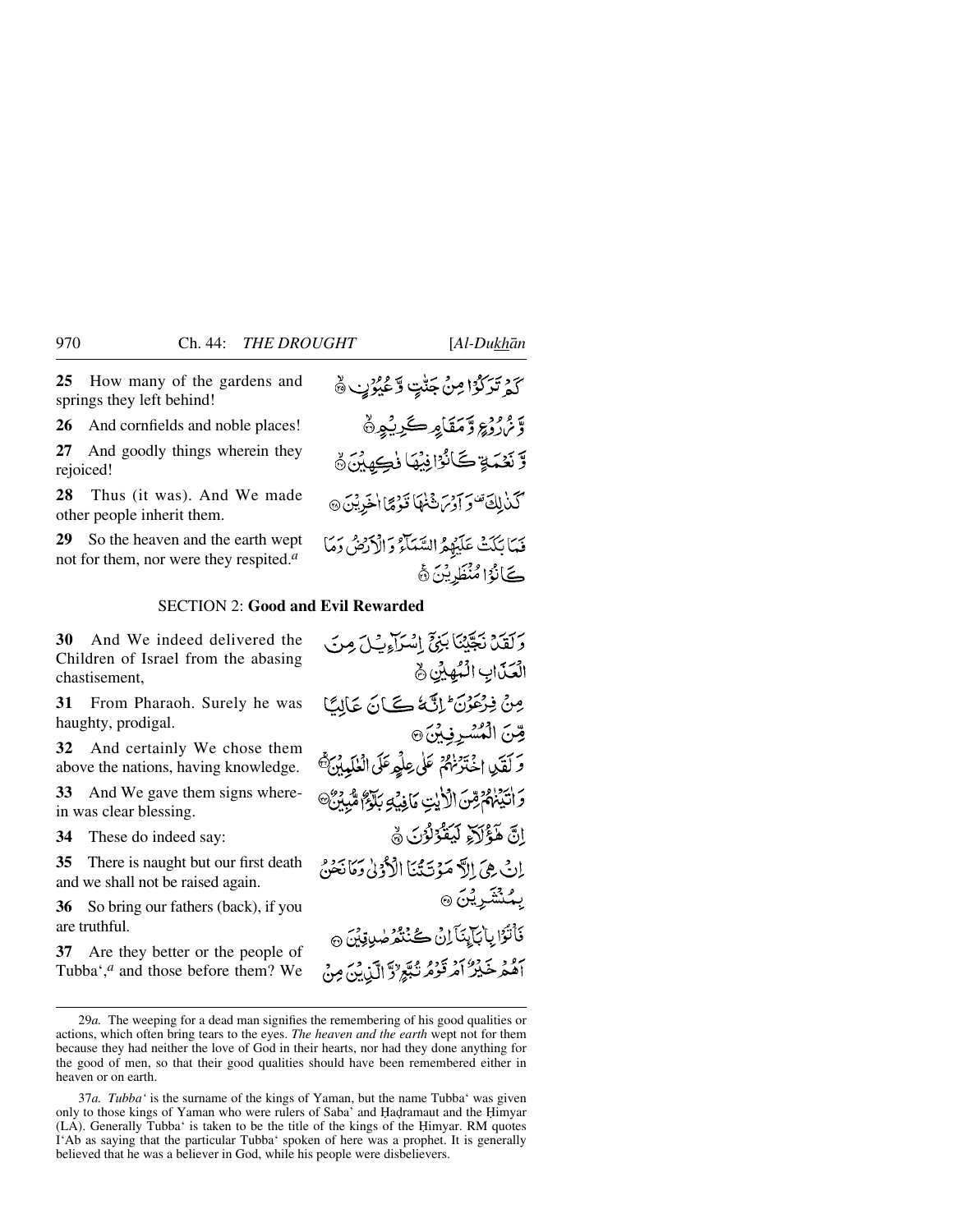destroyed them, for surely they were guilty.

**38** And We did not create the heavens and the earth and that which is between them in sport.

**39** We created them not but with truth, but most of them know not.

**40** Surely the day of Decision is the term for them all,

**41** The day when friend will avail friend in naught, nor will they be helped —

**42** Save those on whom Allåh has mercy. Surely He is the Mighty, the Merciful.

قَبْلِهِمْ أَهْلَكُنْهُمْ ٰ إِنَّهُ ۚ وَكَانُوْا مُجْرِمِينَ ۞ وَ مَا حَدَقْنَا السَّلَّوٰتِ وَ الْأَمْرِضَ دَ مَا بَيْنَهُمَا لِعِبِيْنَ ۞ مَا خَلَقْتُهُمَّا اِلَّا بِالْحَقِّ وَلَكِنَّ آڪٽُرَهُمْ لَا بَعُلَمُ ُنَ 9 اِنَّ يَوْمَرانْعَصْلِ مِنْقَاتُهُمْ آجِيَعِيْنَ ﴾ بِيَوْمِرِ لَا يُغْنِيُّ مَوْلَى عَنْ مَدْنَى مِنْهُ فِي الْمَدْنَجَانَةِ لَا هُمْ يُنْصَدِّرْنَ ۞ إلَّا مَنْ تَحِيمَ اللَّهُ ۖ إِنَّهُ هُوَ الْعَزِيْزُ الأحبدُهُ

## SECTION 3: **Good and Evil Rewarded**

**43** Surely the tree of Zaqqūm<sup>*a*</sup>

**44** Is the food of the sinful,

**45** Like molten brass; it seethes in (their) bellies

**46** Like boiling water.

**47** Seize him, then drag him into the midst of hell;

**48** Then pour on his head of the torment of boiling water —

**49** Taste — thou art forsooth the mighty, the honourable!*<sup>a</sup>*

**50** Surely this is what you doubted.

**51** Those who keep their duty are indeed in a secure place —

طَعَامُ الْأَيْشِيْهِ ﴾ كَالْمُهْلِ ۚ يَذَلِّي فِى الْبُطُوْنِ ﴾ كَغَلِّ الْحَمِيْمِرِ® حُدُّدُوْهُ فَأَعْتِلُوْهُ إِلَىٰ سَرَآءِ الْجَعِيْمِرَّةَ ۖ شمرَّ صُبُّوا فَوُقَ رَأْسِهٖ مِنْ عَذَابِ الْحَيِيْجُ ذُنْ إِنَّكَ آنَتَ الْعَزِيْزُ الْكَرِيْمُ @ انَّ هٰذَا مَا كُنْتُمْ بِ تَمْتَرُوْنَ ۞ انَّ الْمُتَّقِينَ فِي مَقَامِرِ آمِيْنِ ﴾

إِنَّ شَجَرَتَ الزَّقْرُمِرُّ

43*a.* See 37:62*a*.

<sup>49</sup>*a.* Those who considered themselves mighty and honourable in the land and tried their utmost to exterminate the Truth were ultimately brought low in the land in this very life and thus tasted the consequences of their arrogance.